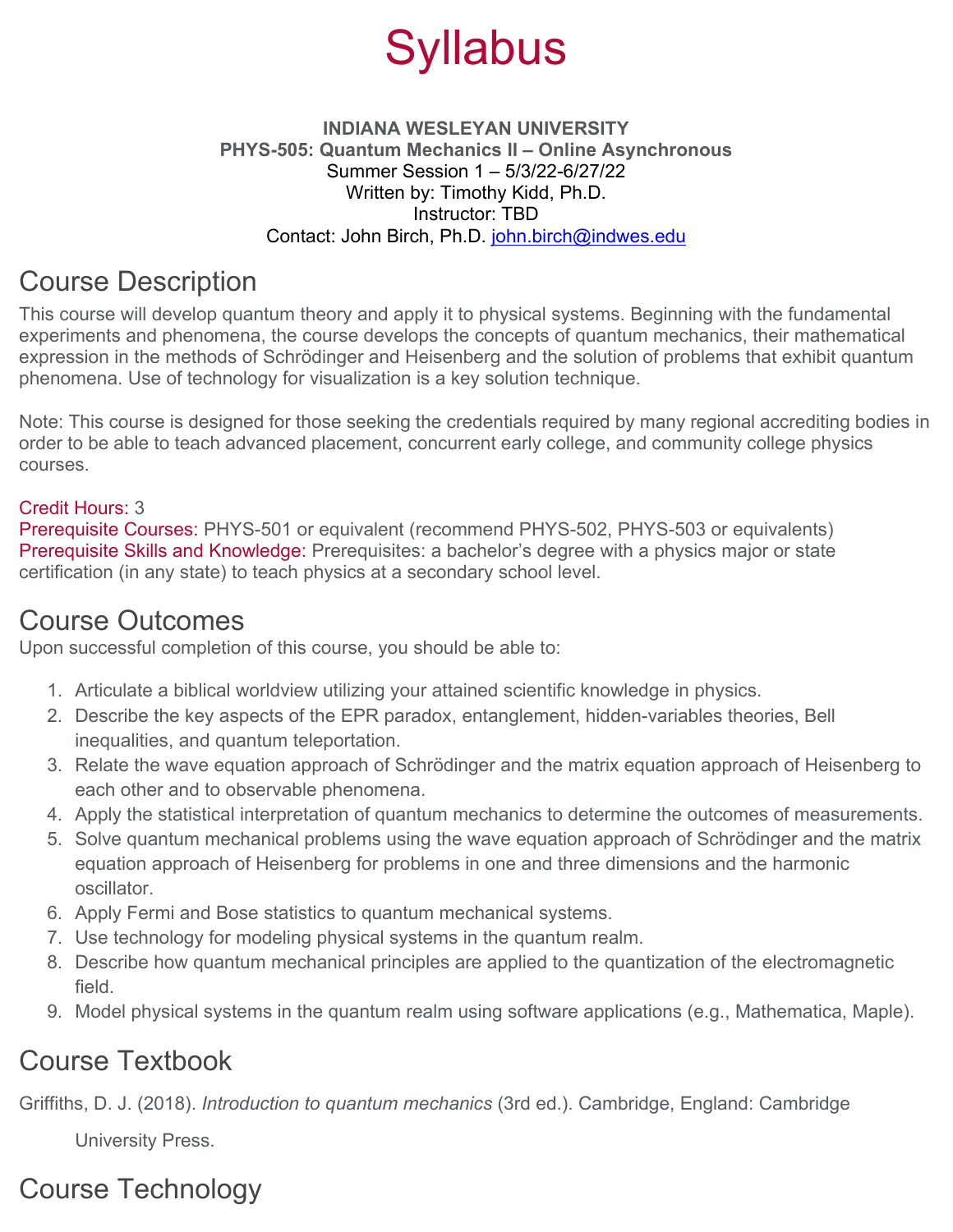Each student will need to purchase a temporary site license for Mathematica Online. This can be arranged through Indiana Wesleyan.

For submitting solutions to assigned problems from the text, students may use Microsoft Equation Editor, LatEx, or another text/equation editor and submit a PDF or scans of work written on paper.

#### IWU Diversity Statement

IWU, in covenant with God's reconciling work and in accordance with the biblical principles of our historic Wesleyan tradition, commits to build a community that reflects Kingdom diversity.

We will foster an intentional environment for living, teaching, and learning, which exhibits honor, respect, and dignity. Acknowledging visible or invisible differences, our community authentically values each member's earthly and eternal worth. We refute ignorance and isolation and embrace deliberate and courageous engagement that exhibits Christ's commandment to love all humankind. (2016)

#### Grading Scale

**NOTE**: In graduate-level courses, a grade of C- or below will require the course to be repeated.

| <b>Grade</b> | <b>Quality Points Per Credit</b> | <b>Percentage</b> | <b>Score</b> |
|--------------|----------------------------------|-------------------|--------------|
| $\mathbf{A}$ | 4.0                              | 95%-100%          | 950-1000     |
| $A -$        | 3.7                              | 92%-94.9%         | 920-949      |
| $B+$         | 3.3                              | 89%-91.9%         | 890-919      |
| $\mathbf B$  | 3.0                              | 85%-88.9%         | 850-889      |
| $B -$        | 2.7                              | 82%-84.9%         | 820-849      |
| $C +$        | 2.3                              | 79%-81.9%         | 790-819      |
| $\mathbf C$  | 2.0                              | 75%-78.9%         | 750-789      |
| $C -$        | 1.7                              | 72%-74.9%         | 720-749      |
| D+           | 1.3                              | 69%-71.9%         | 690-719      |
| D            | 1.0                              | 65%-68.9%         | 650-689      |
| F            | 0.0                              | $0\% - 64.9\%$    | $0 - 649$    |

### Grading Policies

Your grading policy for your course is dependent on your school and program. Your grading policies can be found in the [IWU Catalog.](https://www.indwes.edu/catalog/)

### Letter Grade Equivalencies

**NOTE**: In graduate-level courses, a grade of C- or below will require the course to be repeated.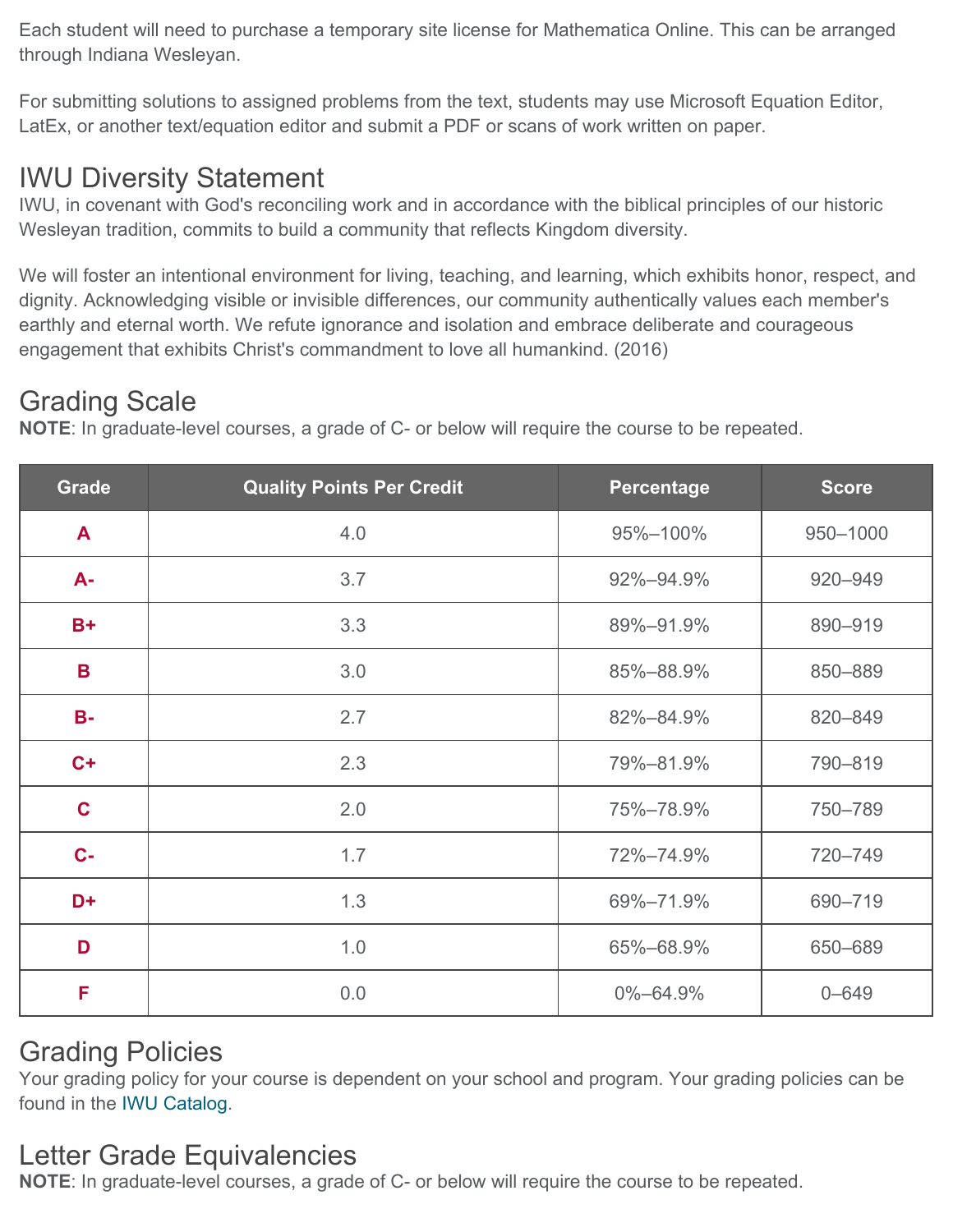| <b>Grade</b> | <b>Description of Work</b>                                                                                                                                                                                                                                                                                                                                                                                                                                                                                                                    |
|--------------|-----------------------------------------------------------------------------------------------------------------------------------------------------------------------------------------------------------------------------------------------------------------------------------------------------------------------------------------------------------------------------------------------------------------------------------------------------------------------------------------------------------------------------------------------|
| $\mathbf{A}$ | Clearly stands out as excellent performance. Has unusually sharp insights into material and<br>initiates thoughtful questions. Sees many sides of an issue. Articulates well and writes logically<br>and clearly. Integrates ideas previously learned from this and other disciplines. Anticipates next<br>steps in progression of ideas. Example "A" work should be of such nature that it could be put on<br>reserve for all cohort members to review and emulate. The "A" cohort member is, in fact, an<br>example for others to follow.   |
| B            | Demonstrates a solid comprehension of the subject matter and always accomplishes all course<br>requirements. Serves as an active participant and listener. Communicates orally and in writing at<br>an acceptable level for the degree program. Work shows intuition and creativity. Example "B" work<br>indicates good quality of performance and is given in recognition for solid work; a "B" should be<br>considered a good grade and awarded to those who submit assignments of quality less than the<br>exemplary work described above. |
| $\mathbf C$  | Quality and quantity of work in and out of class are average. Has marginal comprehension,<br>communication skills, or initiative. Requirements of the assignments are addressed at least<br>minimally.                                                                                                                                                                                                                                                                                                                                        |
| D            | Quality and quantity of work are below average. Has minimal comprehension, communication<br>skills, or initiative. Requirements of the assignments are addressed at below-acceptable levels.                                                                                                                                                                                                                                                                                                                                                  |
| F            | Quality and quantity of work are unacceptable and do not qualify the student to progress to a more<br>advanced level of work.                                                                                                                                                                                                                                                                                                                                                                                                                 |

#### Course Module Summary

| <b>Module</b>                 | <b>Optional</b><br>Devotion* | Discussion* | Dropbox* | Quiz* | <b>Total Points</b><br>per Module |
|-------------------------------|------------------------------|-------------|----------|-------|-----------------------------------|
| <b>Module One</b>             | 1/0                          | 1/20        | 2/90     | 1/20  | 130                               |
| <b>Module Two</b>             | 1/0                          | 1/20        | 2/80     | 1/20  | 120                               |
| <b>Module</b><br><b>Three</b> |                              | 1/30        | 2/80     | 1/20  | 130                               |
| <b>Module Four</b>            | 1/0                          | 1/20        | 2/90     | 1/20  | 130                               |
| <b>Module Five</b>            | 1/0                          | 1/20        | 2/80     | 1/20  | 120                               |
| <b>Module Six</b>             | 1/0                          | 1/20        | 1/80     | 1/20  | 120                               |
| <b>Module</b><br><b>Seven</b> |                              | 1/30        | 2/100    |       | 130                               |
| <b>Module</b><br><b>Eight</b> | 1/0                          | 1/20        | 1/80     | 1/20  | 120                               |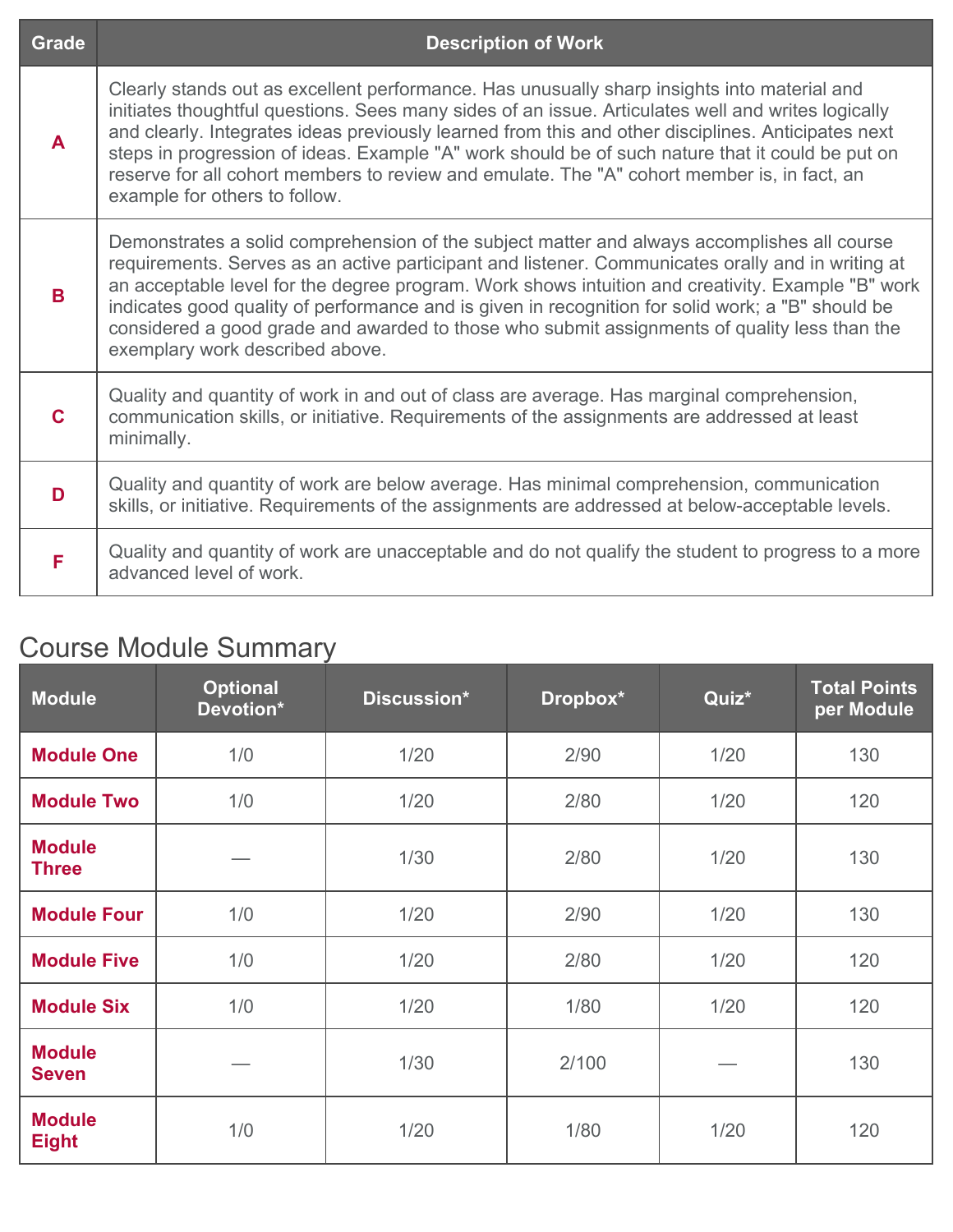| End-of-<br><b>Course</b><br><b>Survey</b> |     |       |        |       | 10 extra<br>credit |
|-------------------------------------------|-----|-------|--------|-------|--------------------|
| TOTAL                                     | 6/0 | 8/180 | 14/680 | 7/140 | 1000               |

\* Number of Activities/Sum Point Totals

#### Module One Outline

| <b>Title</b>                                                     | <b>Type</b>       | <b>Due Dates</b>                                                                                                             | <b>Time</b>     | <b>Points</b> |
|------------------------------------------------------------------|-------------------|------------------------------------------------------------------------------------------------------------------------------|-----------------|---------------|
| 1.1 A Promise of<br><b>Success</b>                               | Devotional        | Suggested: Initial post due by<br>the end of the fourth day of the<br>module; two responses due by<br>the end of the module. | 30<br>minutes   | 0             |
| 1.2 Reading                                                      | Reading           | Complete prior to assignments.                                                                                               | 2 hours         | 0             |
| 1.3 Quantum<br>Mechanics in<br><b>Review</b>                     | <b>Discussion</b> | Initial post due by the end of<br>the fourth day of the module;<br>two responses due by the end<br>of the module.            | 2 hours         | 20            |
| 1.4 Identical<br><b>Particles Application</b><br><b>Problems</b> | <b>Dropbox</b>    | Due by the end of the module.                                                                                                | 2 hours         | 40            |
| 1.5 Fermi and Bose<br><b>Statistics</b><br><b>Presentation</b>   | <b>Dropbox</b>    | Due by the end of the module.                                                                                                | 6 hours         | 50            |
| 1.6 Identical<br><b>Particles Quiz</b>                           | Quiz              | Due by the end of the module.                                                                                                | 1 hour          | 20            |
|                                                                  |                   | <b>Totals</b>                                                                                                                | 13:30<br>hours* | 130           |

\* These times are only estimates. Actual assignment completion times will vary.

#### Module Two Outline

| <b>Title</b>          | <b>Type</b>       | <b>Due Dates</b>                                                                                                             | <b>Time</b>   | <b>Points</b> |
|-----------------------|-------------------|------------------------------------------------------------------------------------------------------------------------------|---------------|---------------|
| 2.1 A Conquering Lord | Devotional        | Suggested: Initial post due by<br>the end of the fourth day of<br>the module; two responses<br>due by the end of the module. | 30<br>minutes | 0             |
| 2.2 Reading           | Reading           | Complete prior to<br>assignments.                                                                                            | 2:30<br>hours |               |
| 2.3 Symmetry          | <b>Discussion</b> | Initial post due by the end of<br>the fourth day of the module;<br>two responses due by the end<br>of the module.            | 2 hours       | 20            |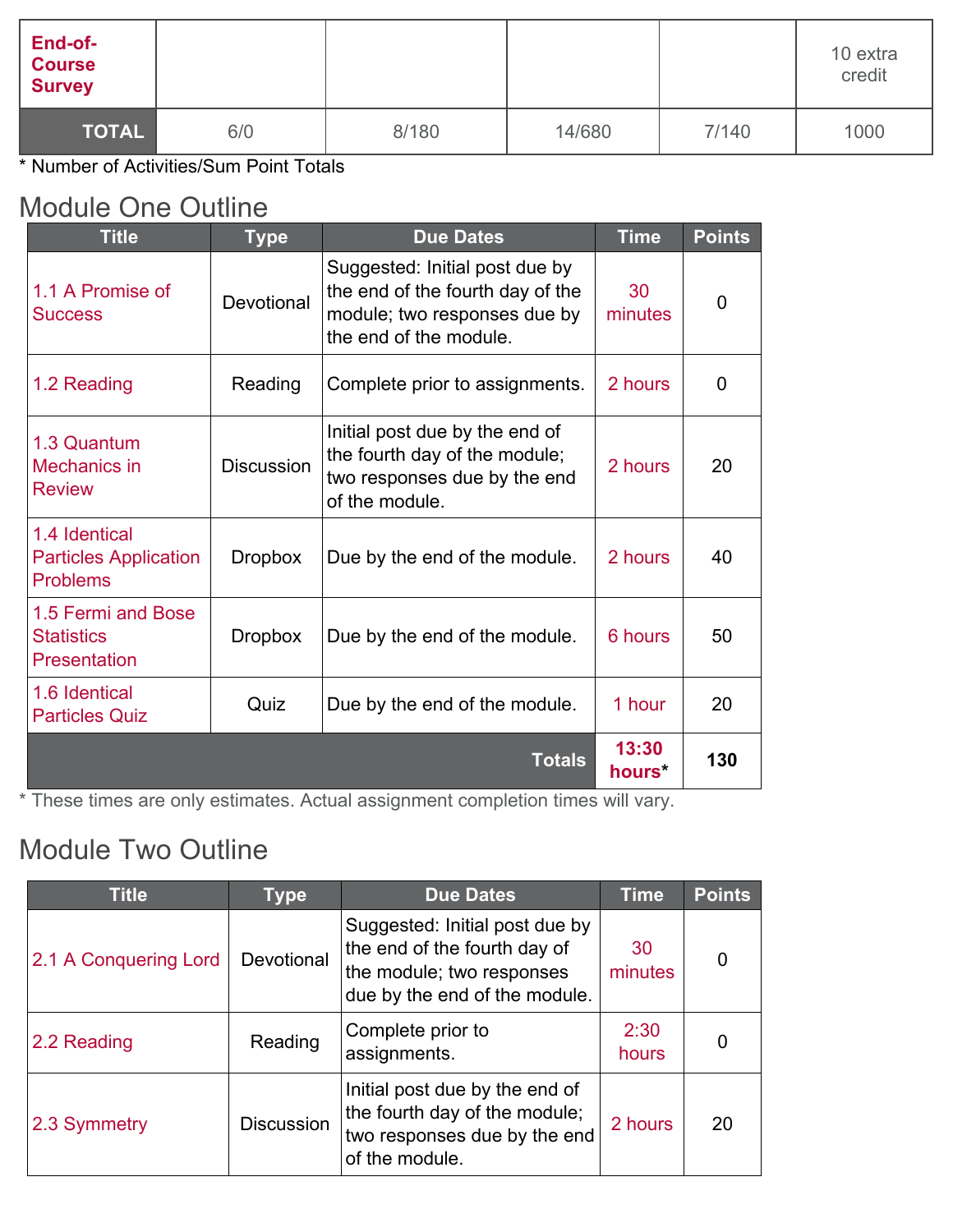| 2.4 Symmetry<br><b>Application Problems</b>           | <b>Dropbox</b> | Due by the end of the<br>module. | 2 hours                  | 40  |
|-------------------------------------------------------|----------------|----------------------------------|--------------------------|-----|
| 2.5<br><b>Operators/Symmetries</b><br><b>Tutorial</b> | <b>Dropbox</b> | Due by the end of the<br>module. | 3 hours                  | 40  |
| 2.6 Symmetries and<br><b>Conversion Laws Quiz</b>     | Quiz           | Due by the end of the<br>module. | 1 hour                   | 20  |
|                                                       |                | <b>Totals</b>                    | 11<br>hours <sup>*</sup> | 120 |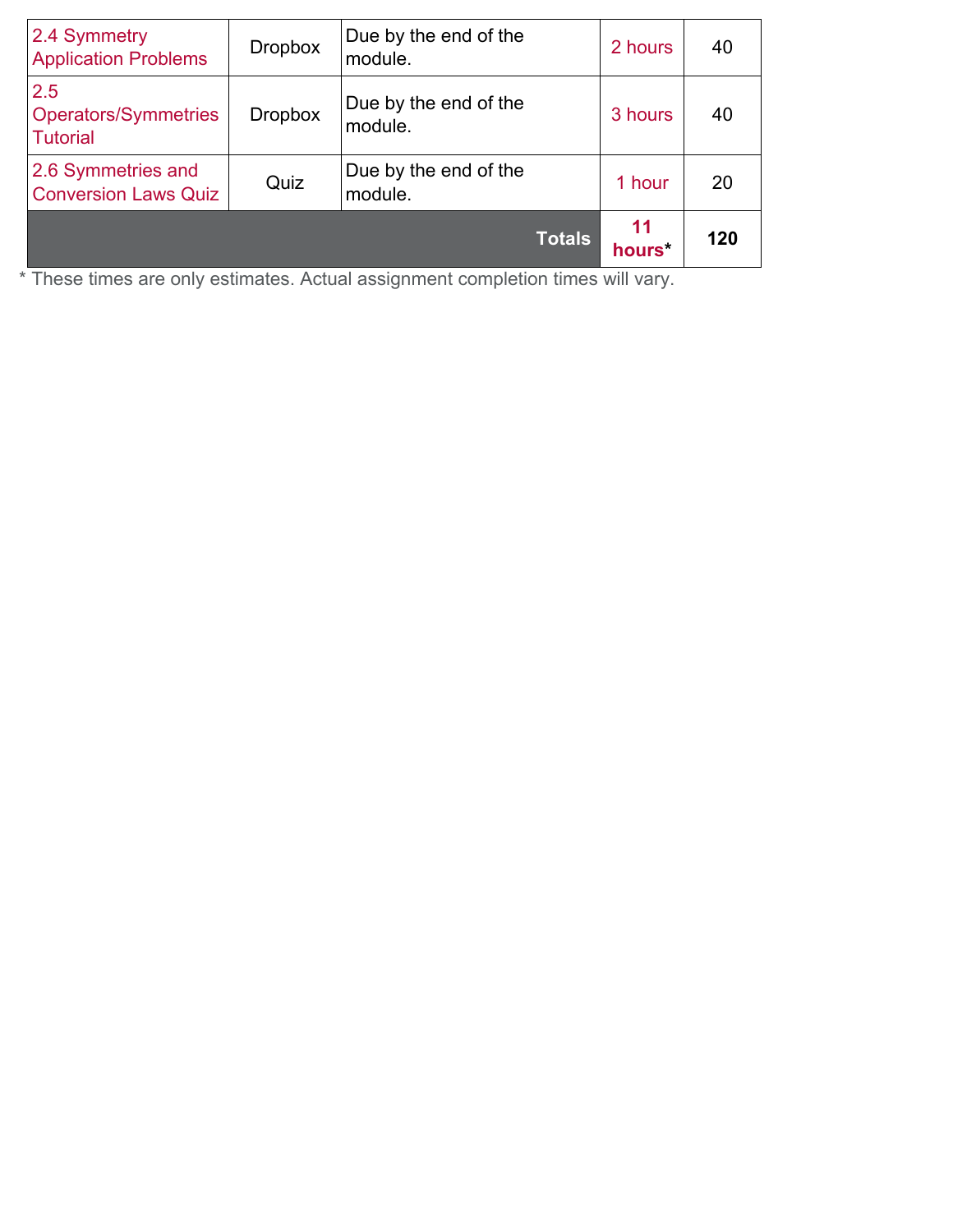### Module Three Outline

| <b>Title</b>                                                        | <b>Type</b>       | <b>Due Dates</b>                                                                                                  | <b>Time</b>                 | <b>Points</b> |
|---------------------------------------------------------------------|-------------------|-------------------------------------------------------------------------------------------------------------------|-----------------------------|---------------|
| 3.1 Reading                                                         | Reading           | Complete prior to assignments.                                                                                    | 2:30<br>hours               | 0             |
| <b>3.2 Wise Counsel</b>                                             | <b>Discussion</b> | Initial post due by the end of<br>the fourth day of the module;<br>two responses due by the end<br>of the module. | 2 hours                     | 30            |
| 3.3 Perturbation<br>Application<br><b>Problems</b>                  | <b>Dropbox</b>    | Due by the end of the module.                                                                                     | 2 hours                     | 40            |
| 3.4 Experiment in<br>Time-Independent<br><b>Perturbation Theory</b> | <b>Dropbox</b>    | Due by the end of the module.                                                                                     | 4 hours                     | 40            |
| 3.5 Perturbation<br>Quiz                                            | Quiz              | Due by the end of the module.                                                                                     | 1 hour                      | 20            |
|                                                                     |                   | <b>Totals</b>                                                                                                     | 11:30<br>hours <sup>*</sup> | 130           |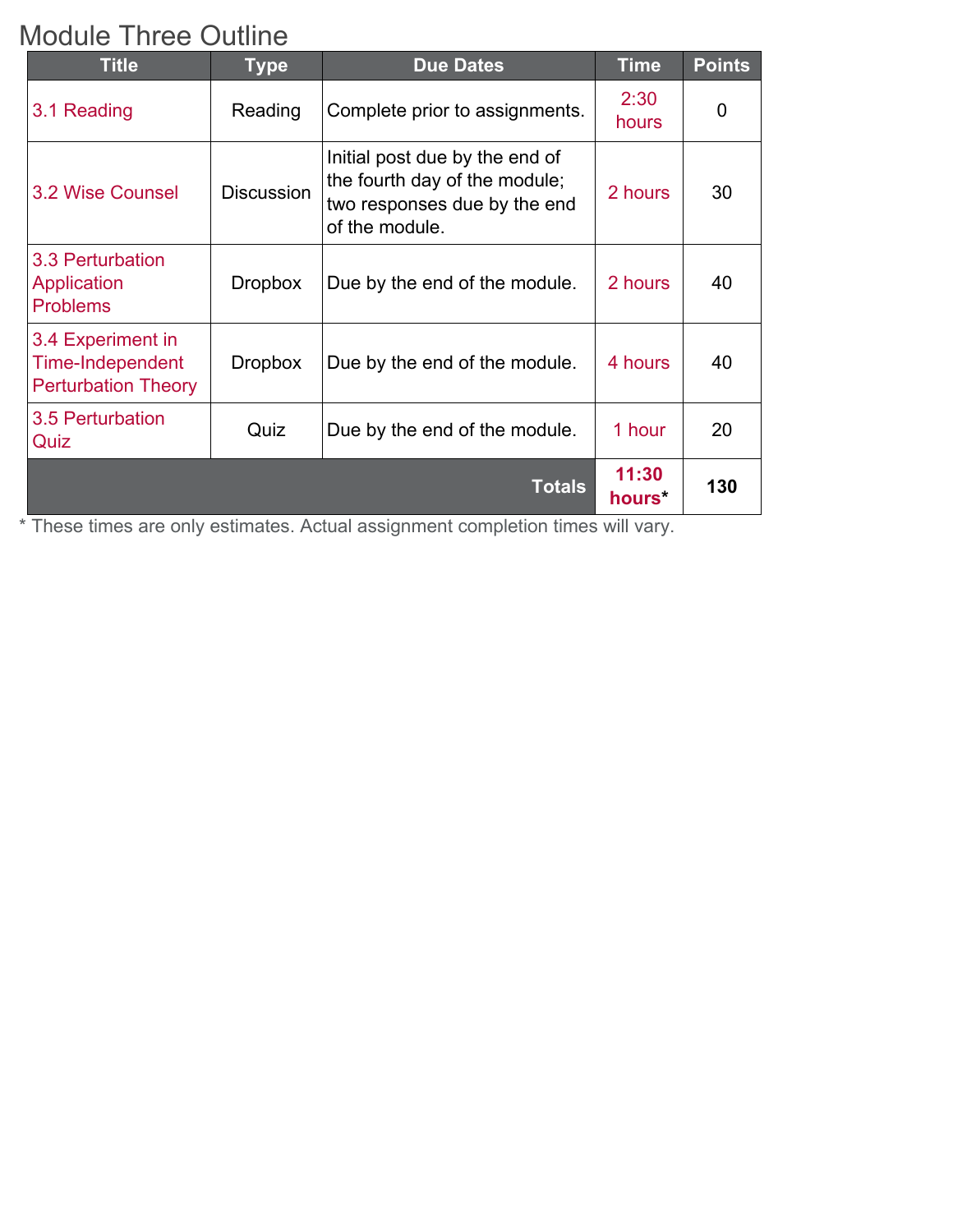## Module Four Outline

| <b>Title</b>                                                                                                            | <b>Type</b>       | <b>Due Dates</b>                                                                                                             | <b>Time</b>     | <b>Points</b>  |
|-------------------------------------------------------------------------------------------------------------------------|-------------------|------------------------------------------------------------------------------------------------------------------------------|-----------------|----------------|
| 4.1 Our Supreme<br><b>Example</b>                                                                                       | Devotional        | Suggested: Initial post due by<br>the end of the fourth day of the<br>module; two responses due by<br>the end of the module. | 30<br>minutes   | $\overline{0}$ |
| 4.2 Reading                                                                                                             | Reading           | Complete prior to assignments.                                                                                               | 3 hours         | $\overline{0}$ |
| 4.3 The Variational<br><b>Principle and WKB</b><br>Approximation                                                        | <b>Discussion</b> | Initial post due by the end of<br>the fourth day of the module;<br>two responses due by the end<br>of the module.            | 2 hours         | 20             |
| 4.4 The Variational<br><b>Principle and WKB</b><br>Approximation<br><b>Application</b><br><b>Problems</b>               | <b>Dropbox</b>    | Due by the end of the module.                                                                                                | 2 hours         | 40             |
| <b>4.5 Variational</b><br><b>Principle &amp; WKB</b><br>Approximation in<br><b>Everyday Life</b><br><b>Presentation</b> | <b>Dropbox</b>    | Due by the end of the module.                                                                                                | 6 hours         | 50             |
| <b>4.6 Variational</b><br><b>Principle and WKB</b><br><b>Approximation Quiz</b>                                         | Quiz              | Due by the end of the module.                                                                                                | 1 hour          | 20             |
|                                                                                                                         |                   | <b>Totals</b>                                                                                                                | 14:30<br>hours* | 130            |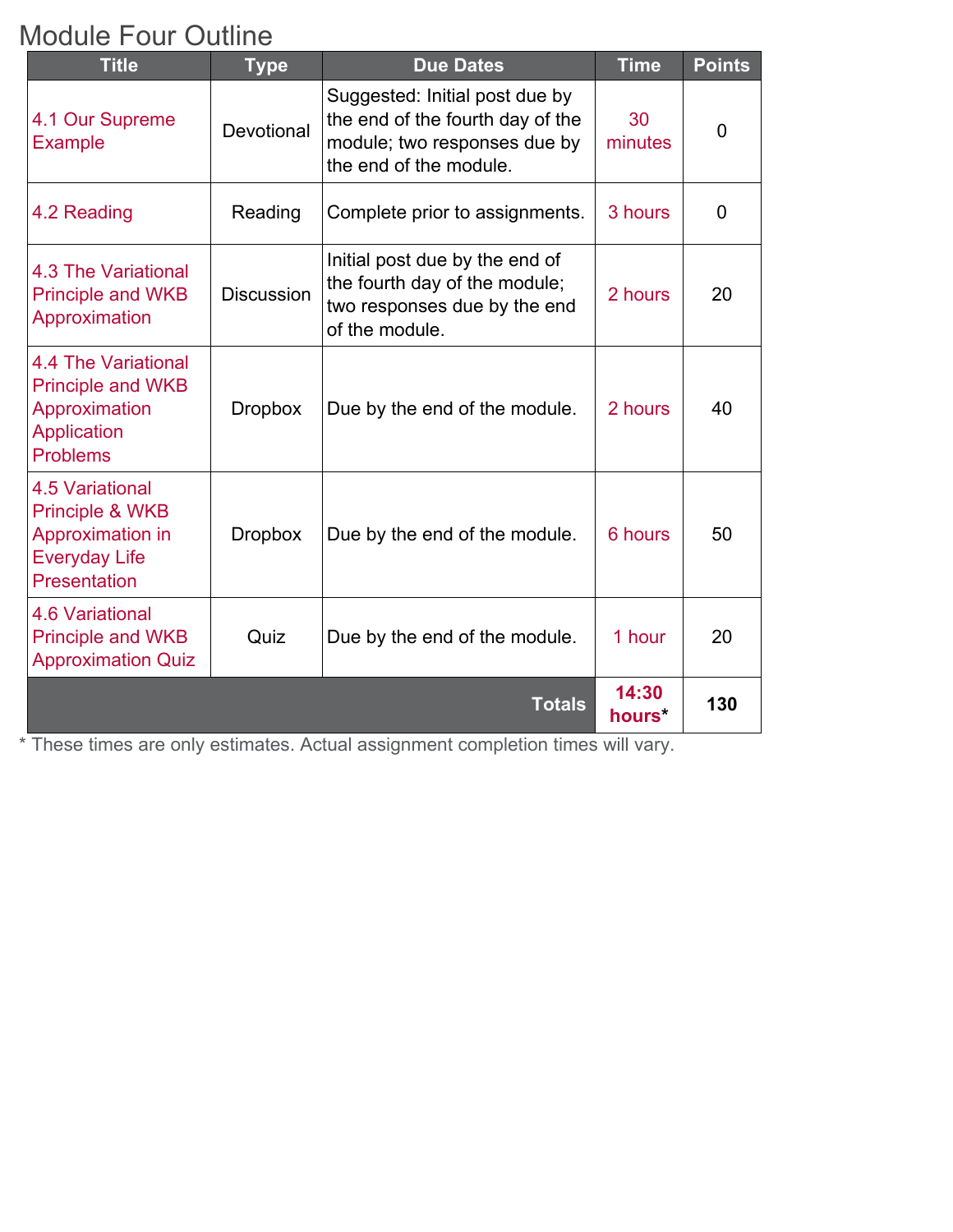### Module Five Outline

| <b>Title</b>                                     | <b>Type</b>       | <b>Due Dates</b>                                                                                                             | <b>Time</b>              | <b>Points</b>  |
|--------------------------------------------------|-------------------|------------------------------------------------------------------------------------------------------------------------------|--------------------------|----------------|
| 5.1 The Model<br><b>Servant</b>                  | Devotional        | Suggested: Initial post due by<br>the end of the fourth day of the<br>module; two responses due by<br>the end of the module. | 30<br>minutes            | $\overline{0}$ |
| 5.2 Reading                                      | Reading           | Complete prior to assignments.                                                                                               | 1:30<br>hours            | 0              |
| 5.3 Scattering<br><b>Theory</b>                  | <b>Discussion</b> | Initial post due by the end of<br>the fourth day of the module;<br>two responses due by the end<br>of the module.            | 2 hours                  | 20             |
| 5.4 Scattering<br>Application<br><b>Problems</b> | <b>Dropbox</b>    | Due by the end of the module.                                                                                                | 2 hours                  | 40             |
| 5.5 Scattering<br><b>Instructional Activity</b>  | <b>Dropbox</b>    | Due by the end of the module.                                                                                                | 3 hours                  | 40             |
| 5.6 Scattering Quiz                              | Quiz              | Due by the end of the module.                                                                                                | 1 hour                   | 20             |
|                                                  |                   | <b>Totals</b>                                                                                                                | 10<br>hours <sup>*</sup> | 120            |

\* These times are only estimates. Actual assignment completion times will vary.

#### Module Six Outline

| <b>Title</b>                                          | <b>Type</b>       | <b>Due Dates</b>                                                                                                             | <b>Time</b>                 | <b>Points</b> |
|-------------------------------------------------------|-------------------|------------------------------------------------------------------------------------------------------------------------------|-----------------------------|---------------|
| 6.1 Humility<br><b>Demonstrated</b>                   | Devotional        | Suggested: Initial post due by<br>the end of the fourth day of the<br>module; two responses due by<br>the end of the module. | 30<br>minutes               | 0             |
| 6.2 Reading                                           | Reading           | Complete prior to assignments.                                                                                               | 2 hours                     | 0             |
| 6.3 Quantum<br><b>Dynamics</b><br><b>Presentation</b> | <b>Dropbox</b>    | Due by the end of the module.                                                                                                | 8 hours                     | 80            |
| 6.4 Quantum<br><b>Dynamics Peer</b><br><b>Review</b>  | <b>Discussion</b> | Initial post due by the end of<br>the fourth day of the module;<br>two responses due by the end<br>of the module.            | 2 hours                     | 20            |
| 6.5 Quantum<br><b>Dynamics Quiz</b>                   | Quiz              | Due by the end of the module.                                                                                                | 1 hour                      | 20            |
|                                                       |                   | <b>Totals</b>                                                                                                                | 13:30<br>hours <sup>*</sup> | 120           |

\* These times are only estimates. Actual assignment completion times will vary.

# Module Seven Outline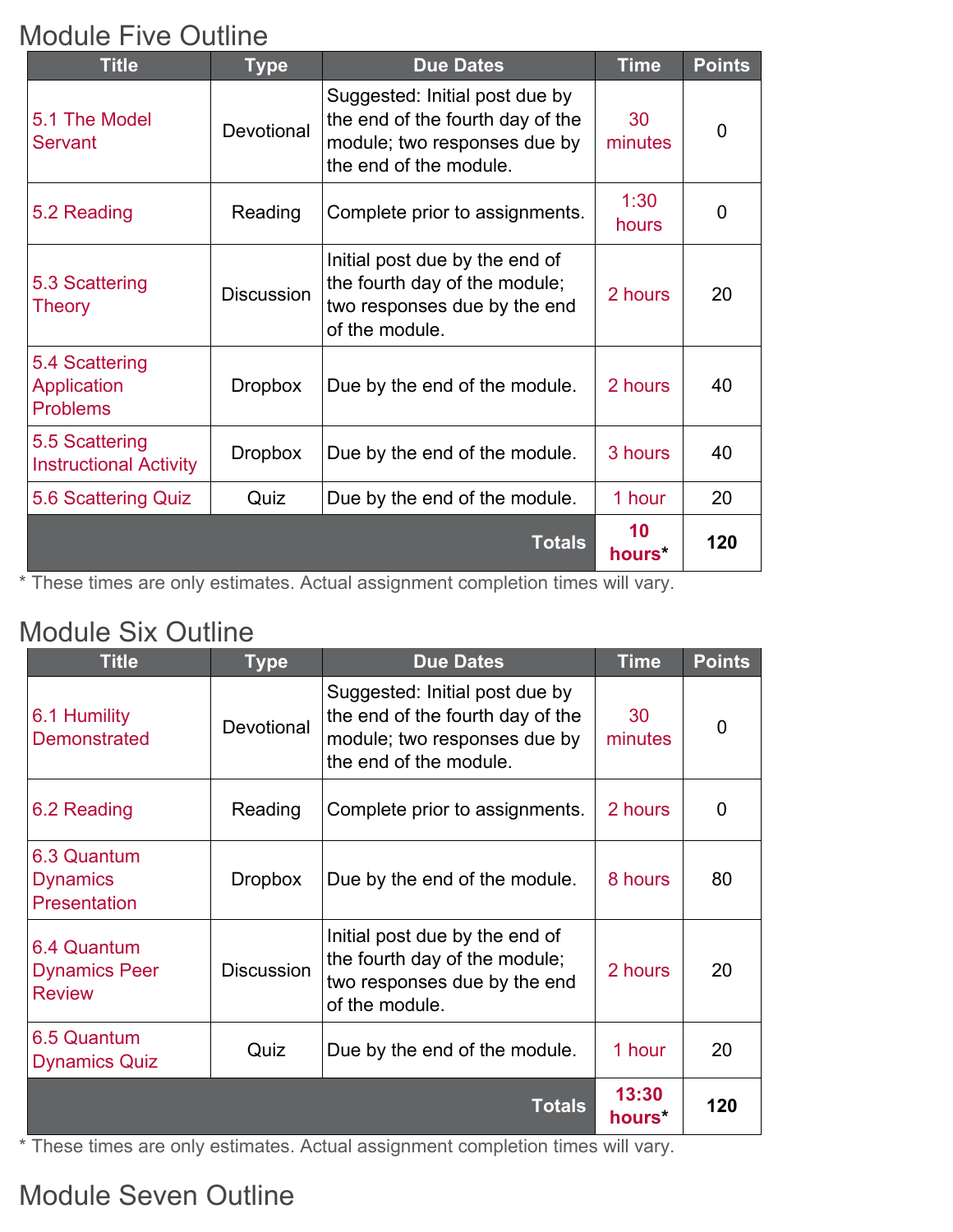| <b>Title</b>                                                     | <b>Type</b>       | <b>Due Dates</b>                                                                                                  | <b>Time</b>  | <b>Points</b> |
|------------------------------------------------------------------|-------------------|-------------------------------------------------------------------------------------------------------------------|--------------|---------------|
| 7.1 Reading                                                      | Reading           | Complete prior to assignments.                                                                                    | 1 hour       | 0             |
| 7.2 Humility Taught                                              | <b>Discussion</b> | Initial post due by the end of<br>the fourth day of the module;<br>two responses due by the end<br>of the module. | 2 hours      | 30            |
| 7.3 Quantum<br><b>Dynamics</b><br>Presentation<br><b>Revised</b> | <b>Dropbox</b>    | Due by the end of the module.                                                                                     | 2 hours      | 40            |
| 7.4 Quantum<br><b>Dynamics Lesson</b><br>Plan                    | <b>Dropbox</b>    | Due by the end of the module.                                                                                     | 6 hours      | 60            |
|                                                                  |                   | <b>Totals</b>                                                                                                     | 11<br>hours* | 130           |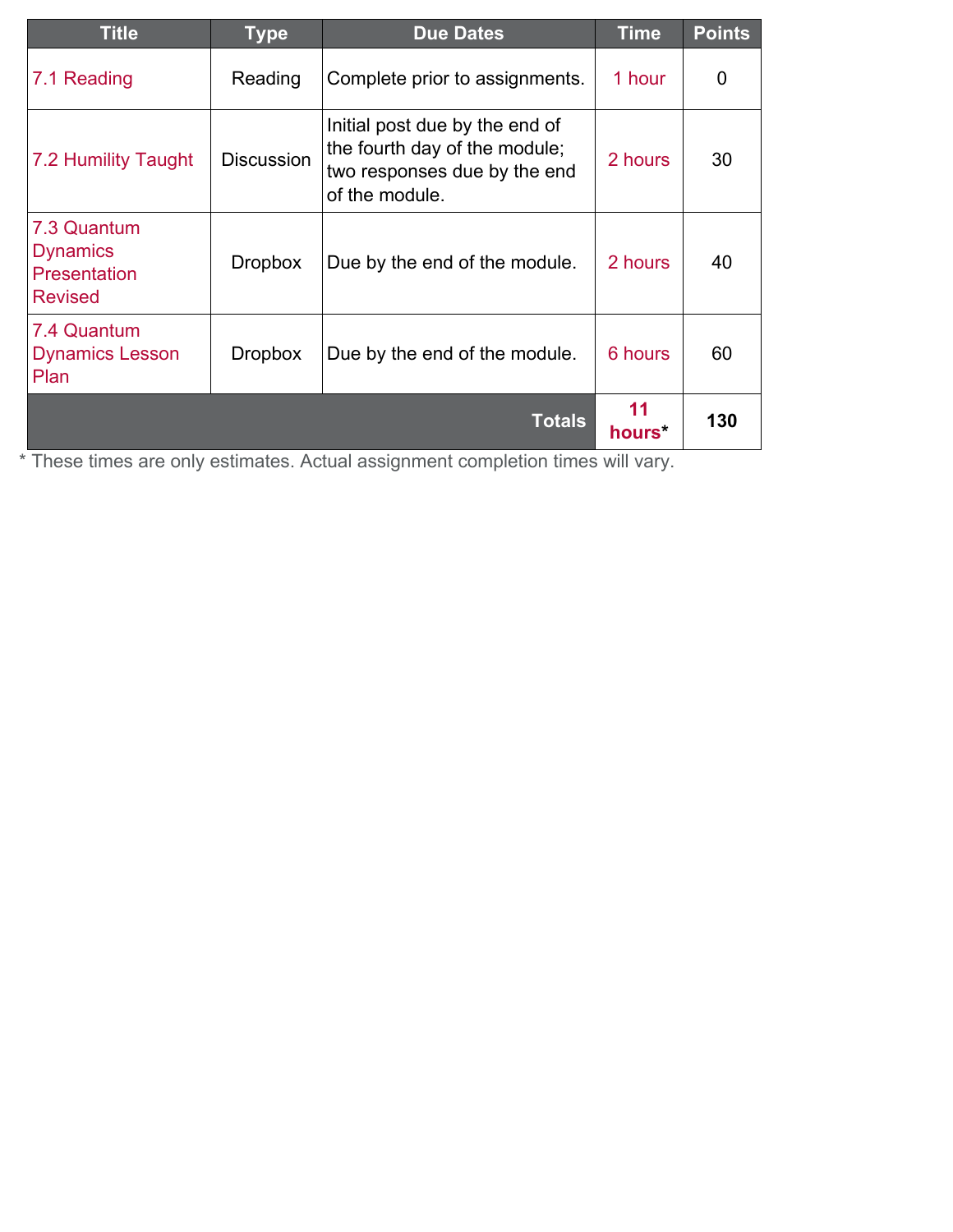## Module Eight Outline

| <b>Title</b>                                                    | <b>Type</b>       | <b>Due Dates</b>                                                                                                             | <b>Time</b>              | <b>Points</b>      |
|-----------------------------------------------------------------|-------------------|------------------------------------------------------------------------------------------------------------------------------|--------------------------|--------------------|
| 8.1 Humility<br><b>Rewarded</b>                                 | Devotional        | Suggested: Initial post due by<br>the end of the fourth day of the<br>module; two responses due by<br>the end of the module. | 30<br>minutes            | $\overline{0}$     |
| 8.2 Reading                                                     | Reading           | Complete prior to assignments.                                                                                               | 1 hour                   | 0                  |
| 8.3 Advanced<br><b>Quantum Mechanics</b>                        | <b>Discussion</b> | Initial post due by the end of<br>the fourth day of the module;<br>two responses due by the end<br>of the module.            | 2 hours                  | 20                 |
| 8.4 Advanced<br><b>Quantum Mechanics</b><br><b>Presentation</b> | <b>Dropbox</b>    | Due by the end of the module.                                                                                                | 8 hours                  | 80                 |
| 8.5 Advanced<br><b>Quantum Dynamics</b><br>Quiz                 | Quiz              | Due by the end of the module.                                                                                                | 1 hour                   | 20                 |
| 8.6 End-of-Course<br><b>Survey</b>                              | Quiz              | Due by the end of the module.                                                                                                | 30<br>minutes            | 10 extra<br>credit |
|                                                                 |                   | <b>Totals</b>                                                                                                                | 13<br>hours <sup>*</sup> | 120                |

\* These times are only estimates. Actual assignment completion times will vary.

## Course Assignments

| COURSE TOTAL | 98 hours* | 1000 |
|--------------|-----------|------|
|--------------|-----------|------|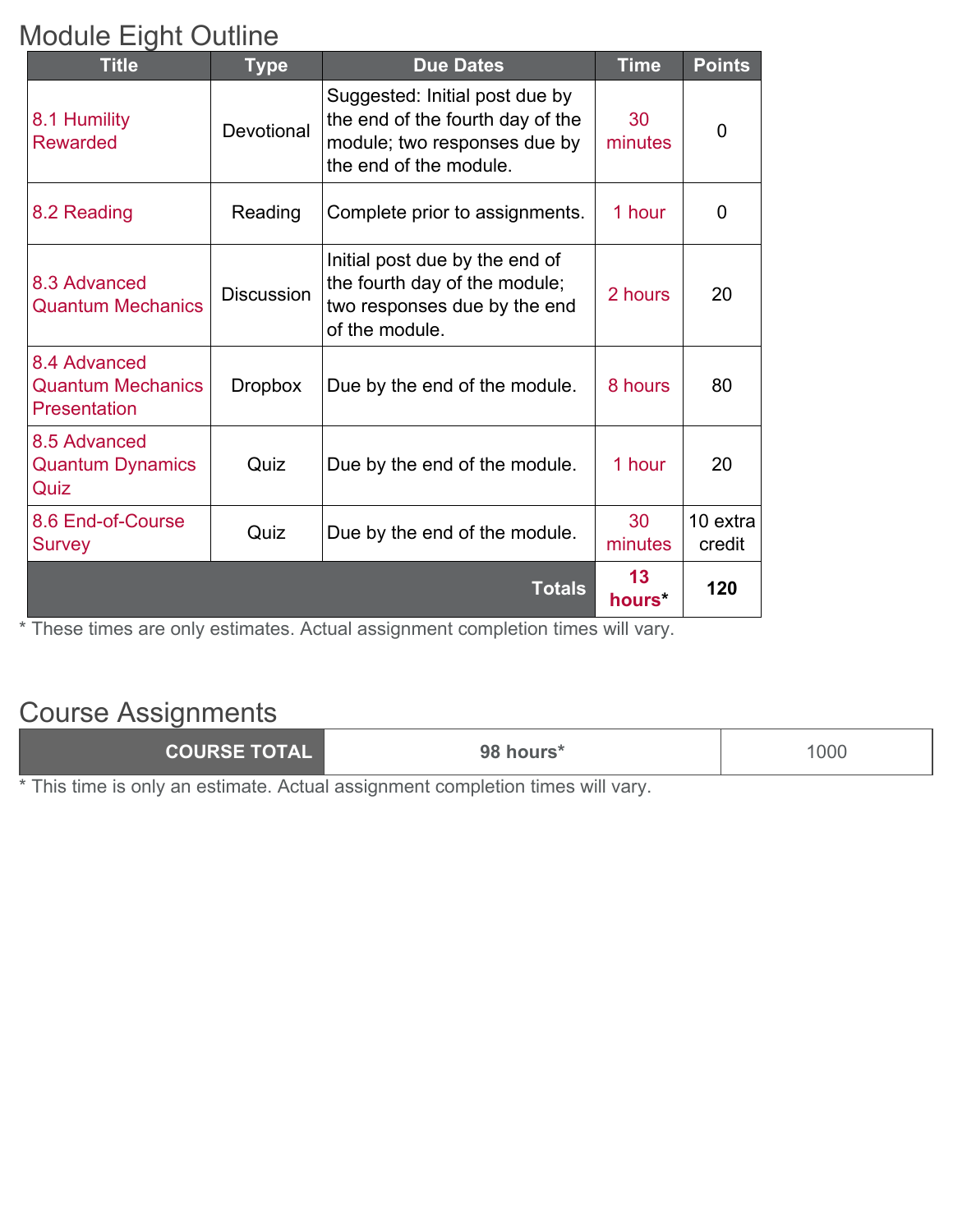#### Gourse Development Resources

Bohm, D., & Aharonov, Y. (1957). Discussion of experimental proof for the paradox of Einstein, Rosen, and Podolsky. *Physical Review*, *108*(4), 1070–1076. doi:10.1103/physrev.108.1070

- Gell-Mann, M. (1956). The interpretation of the new particles as displaced charge multiplets*. Il Nuovo Cimento, 4*(Suppl. 2), 848–866. doi:10.1007/BF02748000
- Gross, D. J. (1996). The role of symmetry in fundamental physics. *Proceedings of the National Academy of Sciences of the United States of America*, *93*(25), 14256–14259. doi:10.1073/pnas.93.25.14256
- Math Is Fun. (2018). *Symmetries*. Retrieved January 6, 2019, from https://www.mathsisfun.com/geometry/symmetry.html
- Math Is Fun. (2018). *Transformations*. Retrieved January 6, 2019, from https://www.mathsisfun.com/geometry/transformations.html
- PhET Interactive Simulations, University of Colorado Boulder. (2018). *Alpha decay*. Retrieved from https://phet.colorado.edu/en/simulation/legacy/alpha-decay
- PhET Interactive Simulations, University of Colorado Boulder. (2018). *Blackbody spectrum*. Retrieved from https://phet.colorado.edu/en/simulation/legacy/blackbody-spectrum
- PhET Interactive Simulations, University of Colorado Boulder. (2018). *Photoelectric effect*. Retrieved from https://phet.colorado.edu/en/simulation/legacy/photoelectric
- PhET Interactive Simulations, University of Colorado Boulder. (2018). *Quantum tunneling and wave packets*. Retrieved from https://phet.colorado.edu/en/simulation/quantum-tunneling
- PhET Interactive Simulations, University of Colorado Boulder. (2018). *Rutherford scattering*. Retrieved from https://phet.colorado.edu/en/simulation/rutherford-scattering
- Project, Q. Q. (n.d.). *Degenerate perturbation theory: 2D oscillator perturbation*. Retrieved January 10, 2019, from https://www.st-

andrews.ac.uk/physics/quvis/simulations\_html5/sims/DegPertTheory/DegPertTheory.html

Project, Q. Q. (n.d.). *Energy corrections in a perturbed infinite well*. Retrieved January 10, 2019, from https://www.st-

andrews.ac.uk/physics/quvis/simulations\_html5/sims/perturbationGame/perturbationGame.html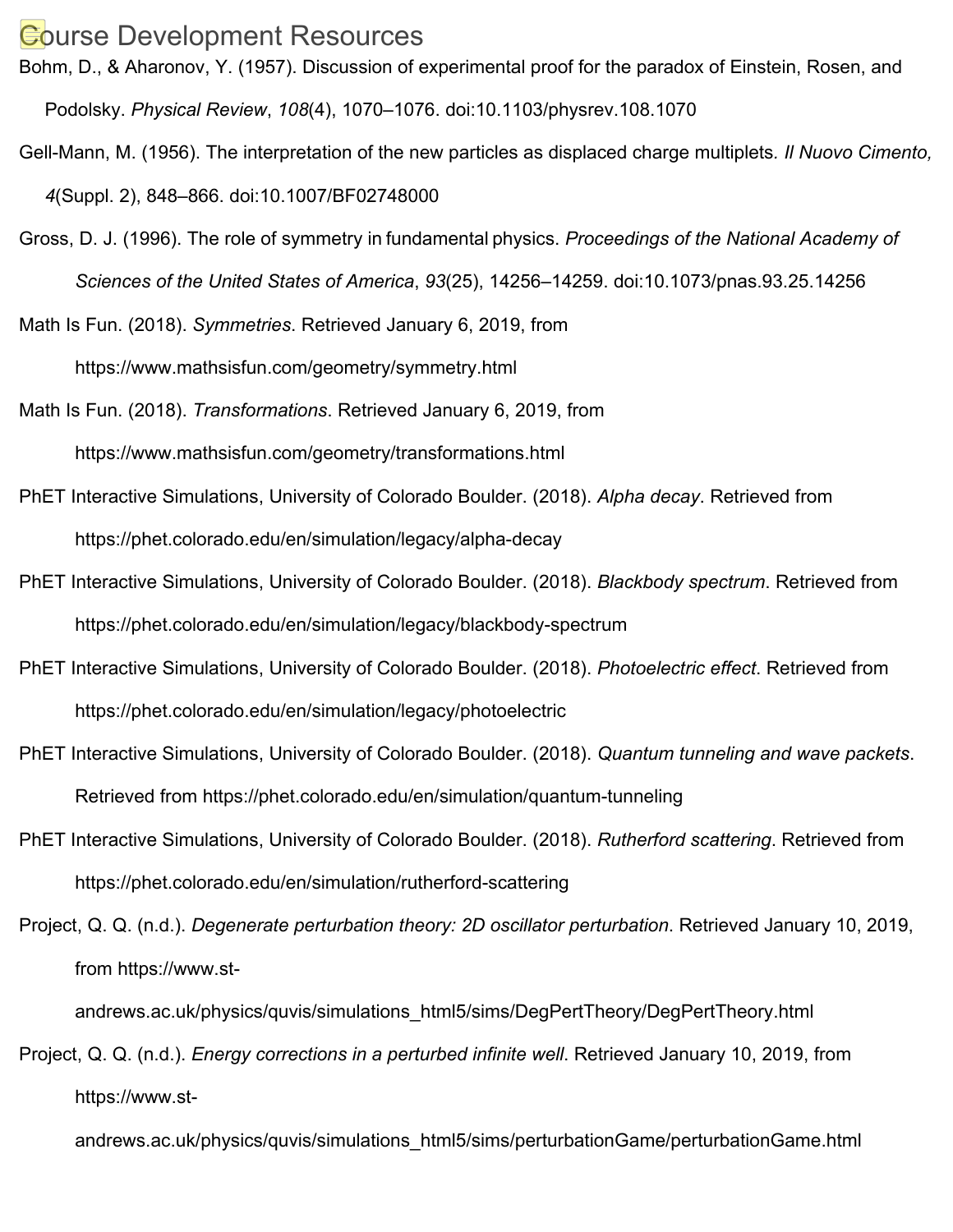- Rosen, N. (1979). Can quantum-mechanical description of physical reality be considered complete? In P. C. Aichelburg & R. U. Sexl (Eds.), *Albert Einstein* (pp. 57–67). Wiesbaden, Germany: Vieweg+Teubner Verlag. doi:10.1007/978-3-322-91080-6\_6
- White, T. H. (1996). *The once and future king* (Reprint ed.). New York, NY: Ace Trade.
- Winter, R. (n.d.). *Perturbation and variation*. Retrieved January 10, 2019, from

http://users.aber.ac.uk/ruw/teach/237/perturb.php

All photos © AL unless otherwise noted.

Download and review the **PHYS-505 Credits Page.pdf**.